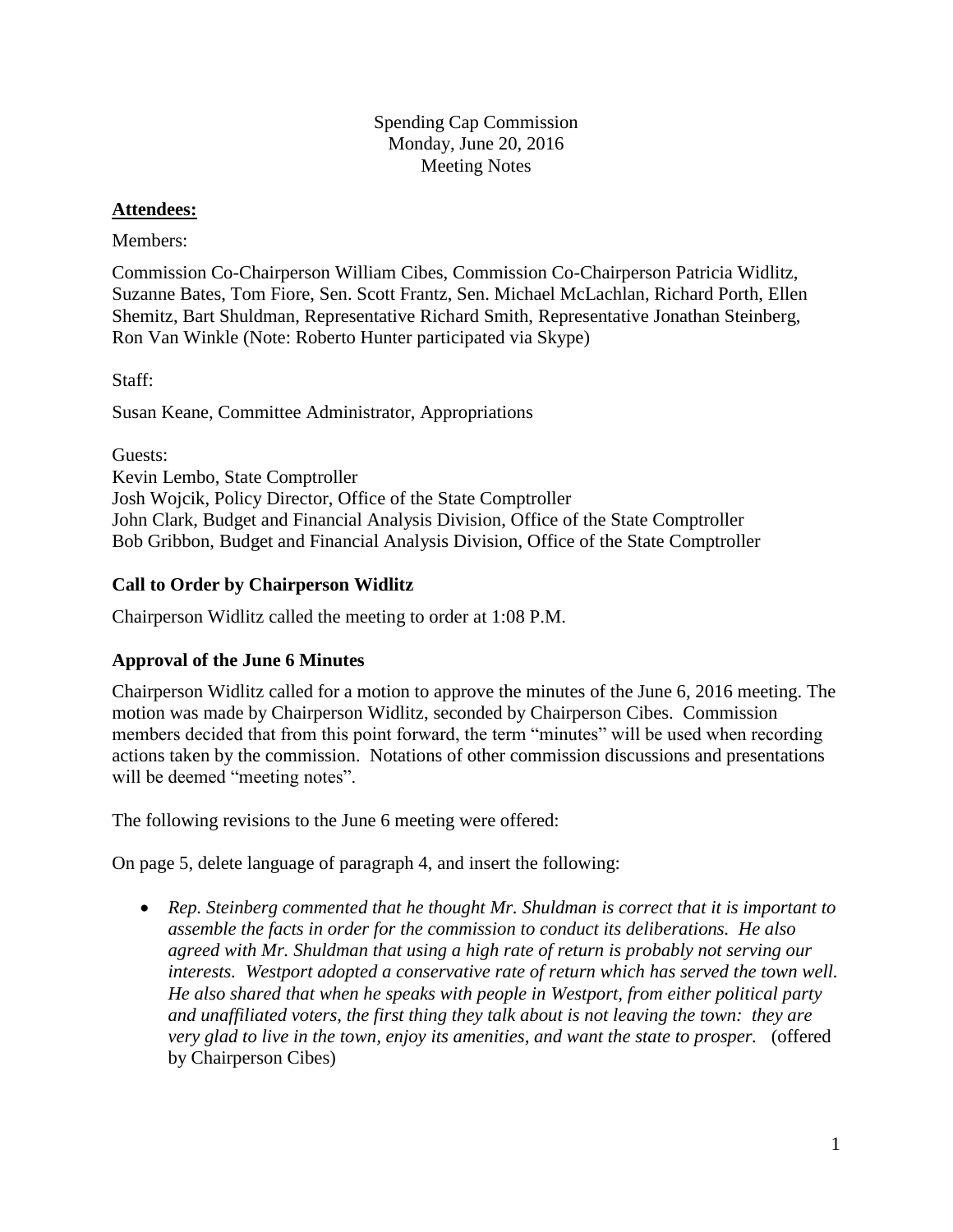• On page 8, paragraph 5, line 9 – Delete "spending" and insert "economic growth" (offered by Ms. Shemitz)

Seeing no further discussion, Chairperson Widlitz called for a vote on the minutes as revised. By voice vote the revised minutes were adopted.

State Comptroller Kevin Lembo gave a presentation on the state spending cap and budget stability (copy can be found on the Spending Cap website). Among the topics he discussed were:

- The Budget Reserve Fund and the Spending Cap
- Defining Personal Income
- Defining Inflation
- Combining Changes to the Personal Income Measure and the Inflation Measure

Chairperson Widlitz expressed concern regarding using as a measure the inflation on government-related expenses, such as education. She remarked that the measure was quite different from what taxpayers experience in their consumer inflation costs. She wondered how those two concerns would be blended, as the costs of providing government services are not what the taxpayers experience on a consumer level. She asked Comptroller Lembo if he was suggesting a blend or was he suggesting using just the cost of government as the measure.

Comptroller Lembo replied that Chairperson Widlitz's comments get to the heart of the issue when looking at a measure of the taxpayers' ability to fund the government, and what obligations the government has and how those obligations are growing. He remarked on the Governor's efforts to hold spending at a certain level for a period of time, even though certain elements of the "market basket" of spending don't grow at rates of 2%, 3% or 4%; rather, healthcare, for example, is 25% of the budget. He stressed the importance of clearly defining the calculation and blending of those two elements or some other measures.

John Clark commented that extending the number of years used to calculate the measures provides stability to out-year growth rates and the ability to know what the total spending level can be in a more predictable way that captures the ups and downs of the business cycle. He remarked that it probably more reasonably reflects the "household" in the state.

Ms. Shemitz remarked on the availability of timely data. She observed that the Comptroller's data was through 2014 and asked if that was the result of a lag time in available data.

Comptroller Lembo confirmed that was the case.

Ms. Shemitz then asked the Comptroller if the spending cap should be based on actual spending, which reflects rescissions, or allowable spending, which reflects what was originally passed.

Mr. Clark responded that he found merit in looking at actual outlays, rather than what was imagined to happen.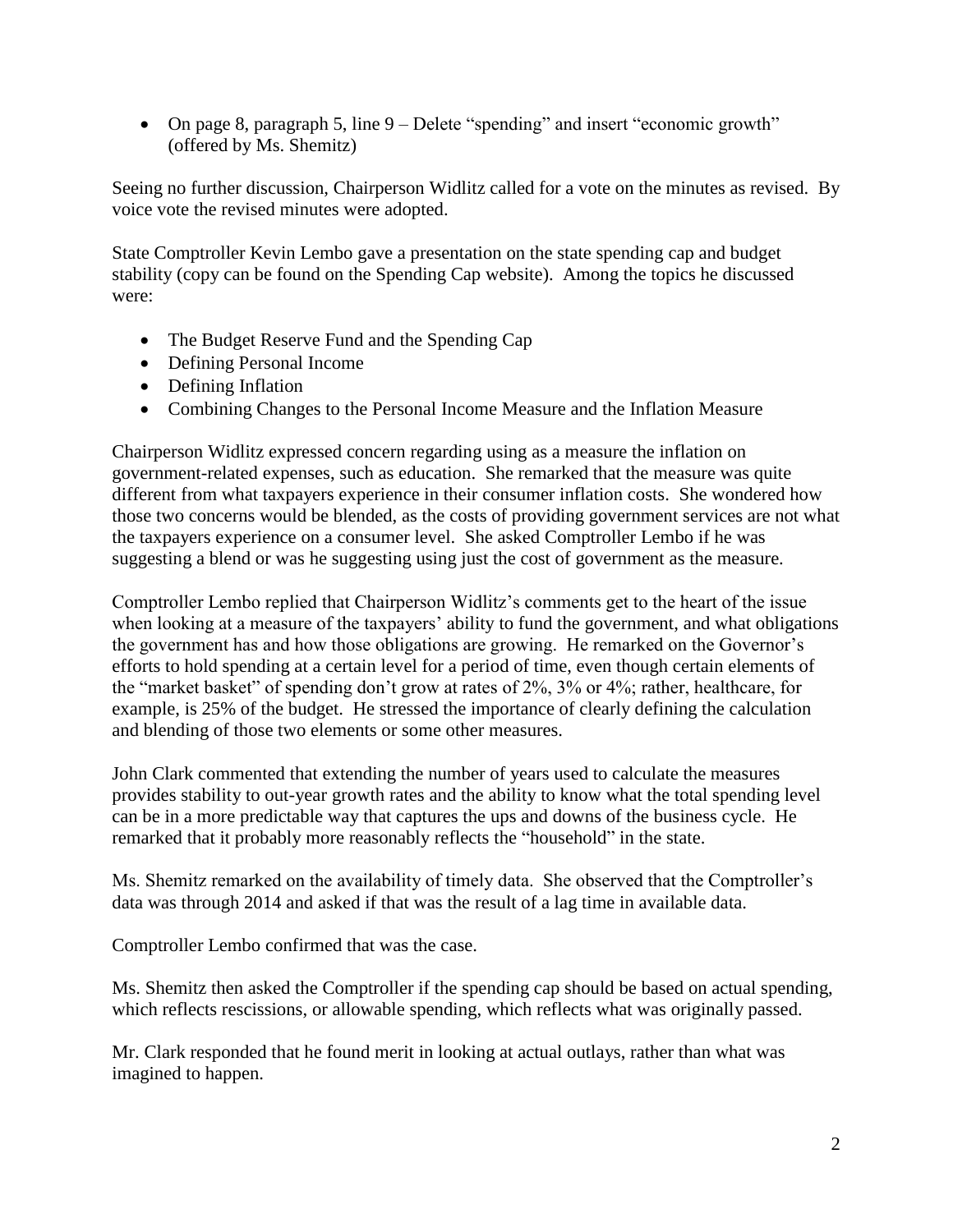Comptroller Lembo added that it was a fair, but tough question to consider, one that is debated on a regular basis.

Bart Shuldman commented on Comptroller Lembo's remarks regarding developing a measure to fund government. He posited that such a measure would be based on available revenue, the reality of the current fiscal situation, and matching those elements to state expenses.

Comptroller Lembo replied that as a general matter, Mr. Shuldman's view was true as a top line discussion. He remarked, though, that when considering the elements of the budget, such as contractual obligations and federal requirements, policymakers lose some discretion in setting a spending plan. Further, he observed that once the revenues and expenditure requirements no longer match, the "non-discretionary" items still need to be funded and all of the cuts are borne by those items considered "discretionary". Comptroller Lembo stated that he understands Mr. Shuldman's view of the "living within our means" question and he agrees with it. He stated that the "flip side" is at what point would the allowable resources paid by taxpayers to fund the government leave government unable to fund critical needs. He remarked that the question is how to balance the will of the people to provide services with their tolerance for taxation and distribution of their resources.

Mr. Shuldman posited that the issue facing the state is the will of people to spend money we don't have, and the will of government not to fund its obligations as it should. He noted that the situation is further complicated by the decrease in income tax revenue. He spoke to the importance of establishing expenditure parameters so policymakers know what they can spend.

Comptroller Lembo replied that the group could theoretically discuss that we can't afford to fund "that" anymore. He stated it is the "it" that matters, for once the "it" is defined, supporters will decry the cuts. He does not believe that it is the will of the legislature to spend "because they can". He shared that he has seen the effect that making difficult cuts has had on legislators, particularly in light of the impact those cuts have had on their communities. Comptroller Lembo acknowledged that government has made a number of irresponsible decisions over the years, some of which he believes have destabilized significant portions of the state budget. Further, he believes those decisions have created a situation where the large "non-discretionary" items are crowding out everything else. He commented that there are two questions that need to be  $addressed - 1$ ) how to right the situation, and 2) what impact does that action have on those items that are funded because they represent collective values.

Mr. Shuldman posed two follow-up questions to Comptroller Lembo  $-1$ ) doesn't the spending cap allow legislators to look at available revenue and determine how the revenue should be expended? He stated that if additional requests for funding are made, the spending cap gives legislators the ability to say that those requests cannot be considered; 2) isn't it appropriate to set state spending based on the goods and basket that businesses and others have to spend, as that will give the government an idea of the amount that should be expended versus government making the claim that its costs are higher, therefore government can spend more.

Comptroller Lembo replied that the issue is to find a way to keep the intent of the spending cap in place, while making sure the indicators make more sense, thereby making compliance easier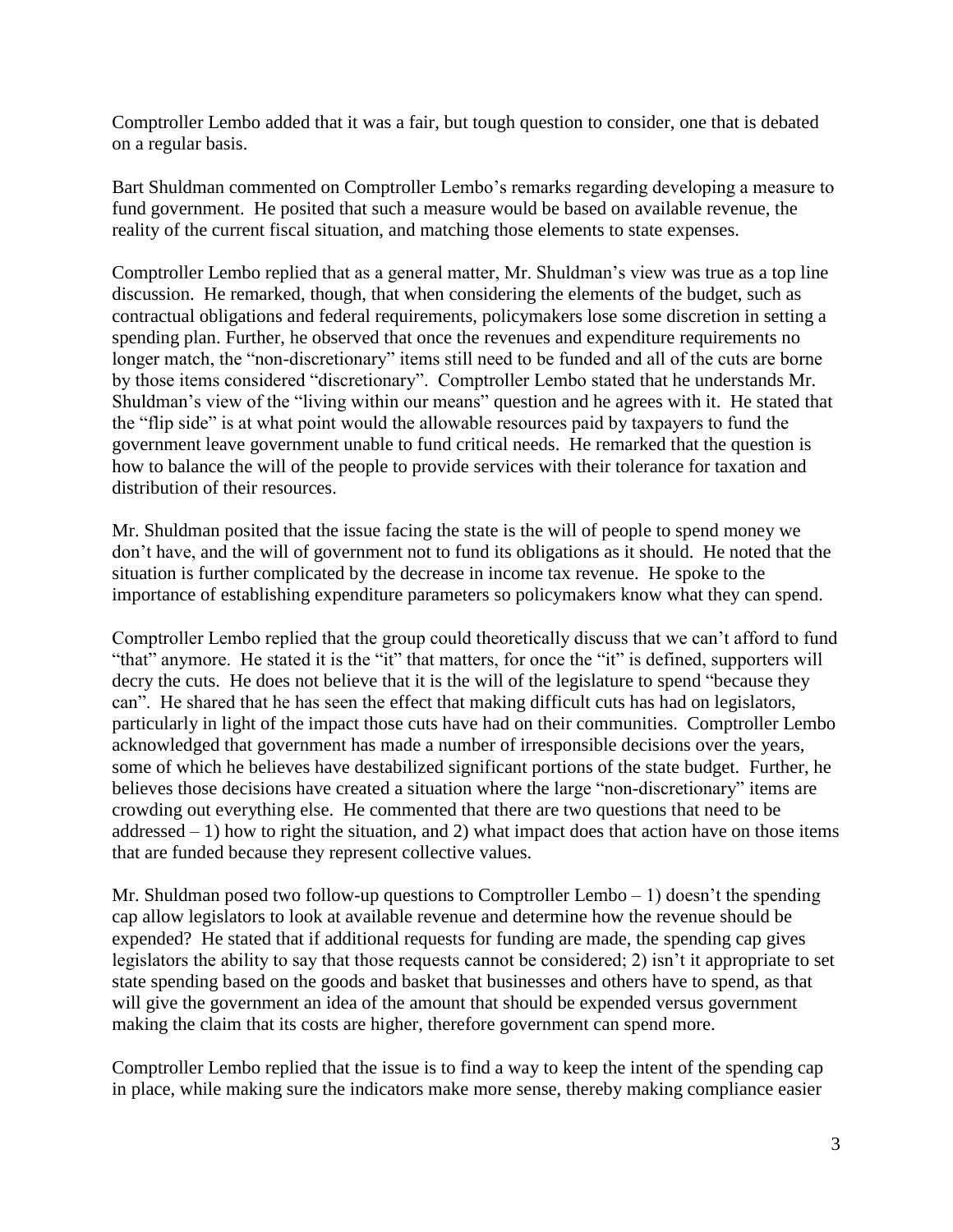to achieve. He cited his success in achieving bi-partisan support, as well as the support of organizations having various points of view, for the Budget Reserve Fund changes in 2015. He believes that there is a desire and will in the legislature to "do the right thing" if legislators are offered an alternative that makes sense and is well researched.

Josh Wojcik commented on the effects the unfunded liabilities have on the budget and the need for the commission to look at the issues. Sometimes in the past, when unfunded pension liabilities were under the cap, the choice was made not to fund those costs in order to fund other expenses – thus creating higher costs that we face now. Regarding Mr. Shuldman's question concerning the market basket of goods and inflation, Mr. Wojcik explained that using the price deflator (with a 10-year average) as an inflation measure becomes a factor in the years immediately following a recession. It allows for a redistribution of spending, rather than the practice of spending up to the level of what revenues allow during good economic times. He stated the result of the current practice is significant deficits when revenues fall, requiring tax increases and spending cuts. Mr. Wojcik added if the distribution of spending can be changed rolling into a recession, expenditure levels would be lower, while the budget reserves would be higher, allowing lawmakers to provided funding when needs are very high.

Ms. Bates expressed her concern about including capital gains in the definition of income. She believes that even with a 10-year lookback, there would be volatility.

Comptroller Lembo remarked that he understood Ms. Bates' concern. He stated that a closer look and further discussion were warranted.

Ms. Bates referenced the information provided by OPM showing the volatility of the Bureau of Economic Analysis definition of income versus capital gains, which was significant between the two. She believes the solution is to put any capital gains windfall into the Budget Reserve Fund, rather to include them in regular appropriations.

Tom Fiore sought clarification regarding the "Lessons Learned" slide (slide 3) of the Comptroller's presentation. He asked if the "lesson learned" referred to a10-year lookback period being preferable for just the Budget Reserve Fund or for personal income as well, to see how it related to revenue growth from all revenue sources.

Comptroller Lembo replied that it referred to both issues. He stated that initially the "lesson learned" was from the discussions on the Budget Reserve Fund. He said it was then applied to this discussion of personal income.

Rep. Smith asked Comptroller Lembo is he was aware of any contractual agreements in state government that contain the language "subject to the availability of funds" to allow for flexibility.

Comptroller Lembo replied that such language is in contracts his office has with third party vendors. He thought it was likely that there are types of contracts that do not contain such language, but he couldn't identify them at this time.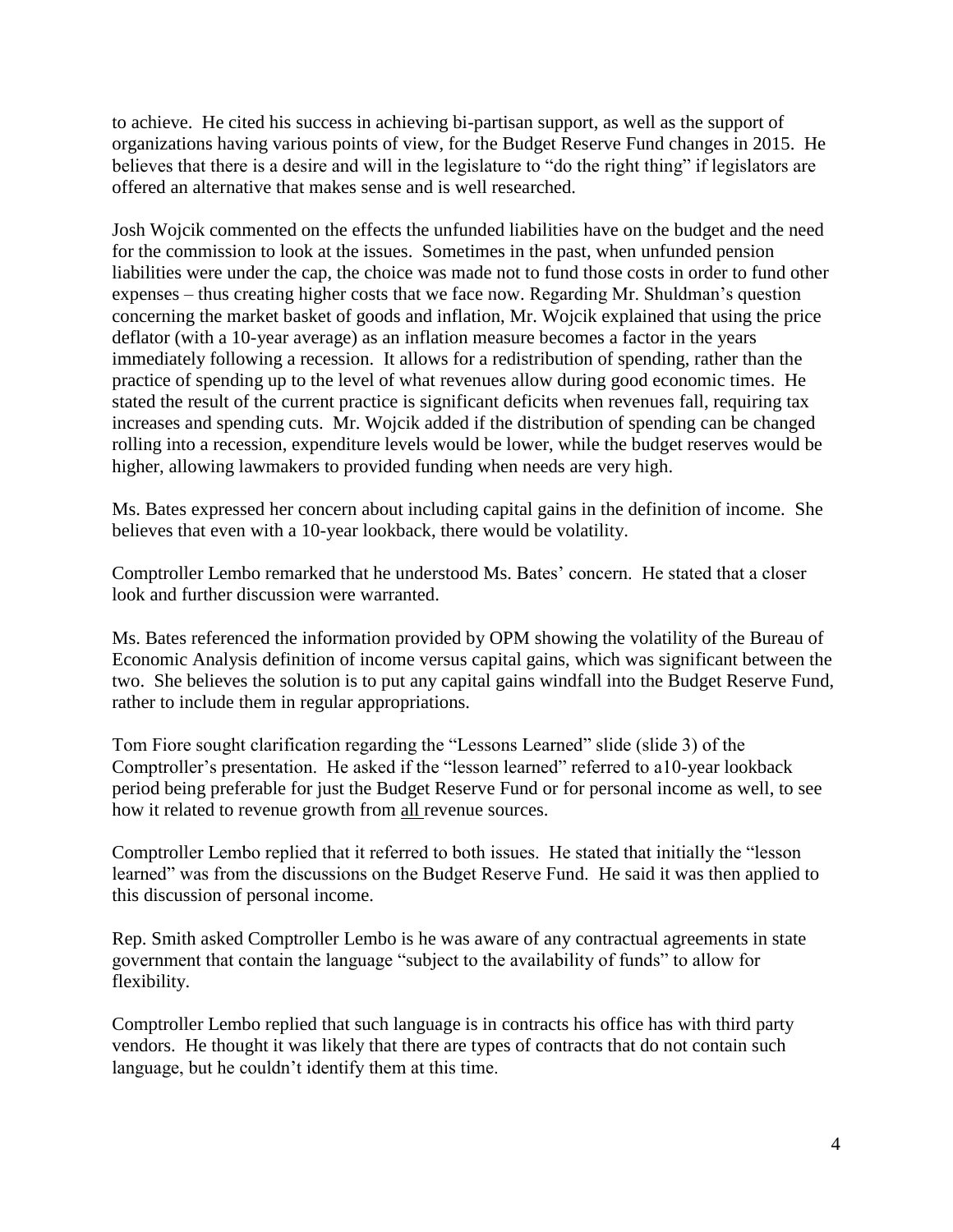Rep. Smith commented that the state is struggling with the contracts it currently has. He believes that having such language in contracts would allow the state to free up funds during times of economic distress. He asked Comptroller Lembo to forward contract information if he should come upon it.

Chairperson Cibes sought confirmation that the Budget Reserve Fund deposit rule will apply only after it is determined at the end of the fiscal year that a surplus exists of the corporation income tax and the personal income tax's estimated and final payments.

Mr. Wojcik replied that while it is true that the deposit doesn't occur until the close of the fiscal year, there are provisions in the law that call for the estimates of those revenues to be consider in the January and April consensus revenue calculations. If the consensus revenue assumptions project higher than anticipated amounts, the excess will go into a restricted grant account until the close of the fiscal year. If, at the end of the fiscal year, a surplus still exists, the funds will be deposited into the Budget Reserve Fund.

Chairperson Cibes remarked that he would like further explication at a future meeting regarding the impact the Budget Reserve Fund process will have on the budget process, as well as on spending cap calculations. In addition, he asked Comptroller Lembo and his staff if they could produce a chart regarding a combination of personal income and realized capital gains, since the chart on slide 4 of the Comptroller's presentation relates only to personal income

Comptroller Lembo remarked that they would.

Chairperson Cibes remarked that the commission will need further analysis and explication regarding the price deflator. He thanked the Comptroller and his staff for raising the issue for the commission's consideration.

Mr. Shuldman commented on the Comptroller's plan regarding pension reform. He then asked Comptroller Lembo to comment on the implications of not designing a spending cap that will put a "firm box" around spending.

Comptroller Lembo responded that it would be helpful to create a "box" around spending, as it creates a different dialogue in future years when there is revenue to address budget problems. He referenced the negotiations regarding the Budget Reserve Fund language, which lead to legislators agreeing to "tie their hands" regarding increasing the Budget Reserve Fund in good economic times. Regarding the various pension reform plans proposed, he noted that all of the plans rely on the availability of revenue.

Chairperson Cibes commented that until tax expenditures and tax credits are examined to determine their effect on the revenue base, he believes it is hard to say that the level of revenues limits what the state can spend. He discussed the digital and film credits, which were \$91.5 million in FY 15, thereby reducing the revenue base by that amount. He offered that those funds could have been used to fund programs, such as the Office of Early Childhood, or to reduce recent budget cuts. He also referenced the Small Business Express program, a bonding program that provided over \$232 million to help 1,505 businesses. Chairperson Cibes posited that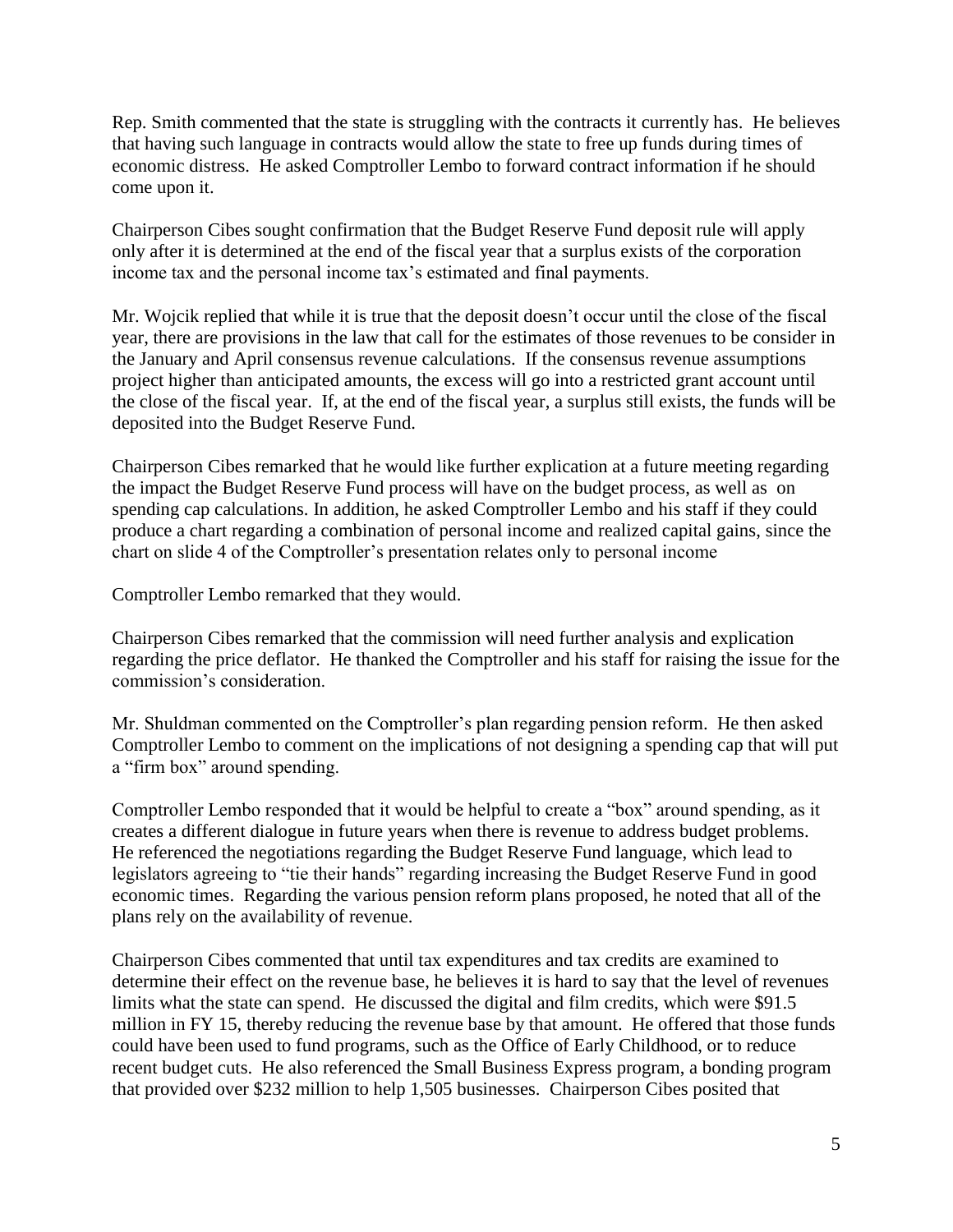perhaps the funding could have supported higher priority items. Further, he stated that when looking at the overall context, the revenue base should be considered, both with and without tax expenditures, because if those tax expenditures were kept in the revenue base, important programs could be funded.

Comptroller Lembo stated that he includes not only revenue and appropriations, but tax expenditures and bonded indebtedness in his discussions, as they all fit together. He believes that they should all be examined to determine if they are achieving the desired results.

Chairperson Widlitz remarked that this discussion highlighted the commission's deliberations concerning what should be considered general budget expenditures and if tax expenditures should be included as general budget expenditures. She thanked Comptroller Lembo and his staff for the presentation and their willingness to address additional questions from commission members.

Chairperson Widlitz then asked if there were any other items members wanted to review or any comments members wished to make.

Mr. Shuldman replied that he had two comments. He remarked that he found Chairperson Cibes' comments regarding tax credits to be "spot on". He stated that the discussion goes to issue of putting everything under the spending cap to exert fiscal control. He then asked how the commission will go to the next level in its deliberations. He wondered what additional information his colleagues thought should be gathered to assist in developing a final product.

In response to Mr. Shuldman's question regarding next steps for the commission, Chairperson Cibes announced that he and Chairperson Widlitz anticipated presentations/discussions on the following:

- Stan McMillen, principle author of the CT Center for Economic Analysis report, will give a presentation at the July 7 meeting. Among the topics anticipated to be discussed will be use of the CPI versus the deflator, personal income, realized capital gains versus other measures of personal income, and Baumol's cost disease as related to general budget expenditures.
- Discussion of the New England Public Policy Center (NEPPC) 2008 report regarding alternative measures of state income. While the paper is not available for citation, Chairperson Cibes hopes to reach a positive outcome with NEPPC staff that will allow for distribution of the paper to commission members. He will also seek guidance from NEPPC staff to assist the commission in its deliberations.
- Presentation by Dan Kennedy on the deflator.
- Discussion of questions raised regarding general budget expenditures, such as unfunded pension liabilities (to include or exclude), federal revenues (treat as budgeted or nonbudgeted), tax expenditures and bonding.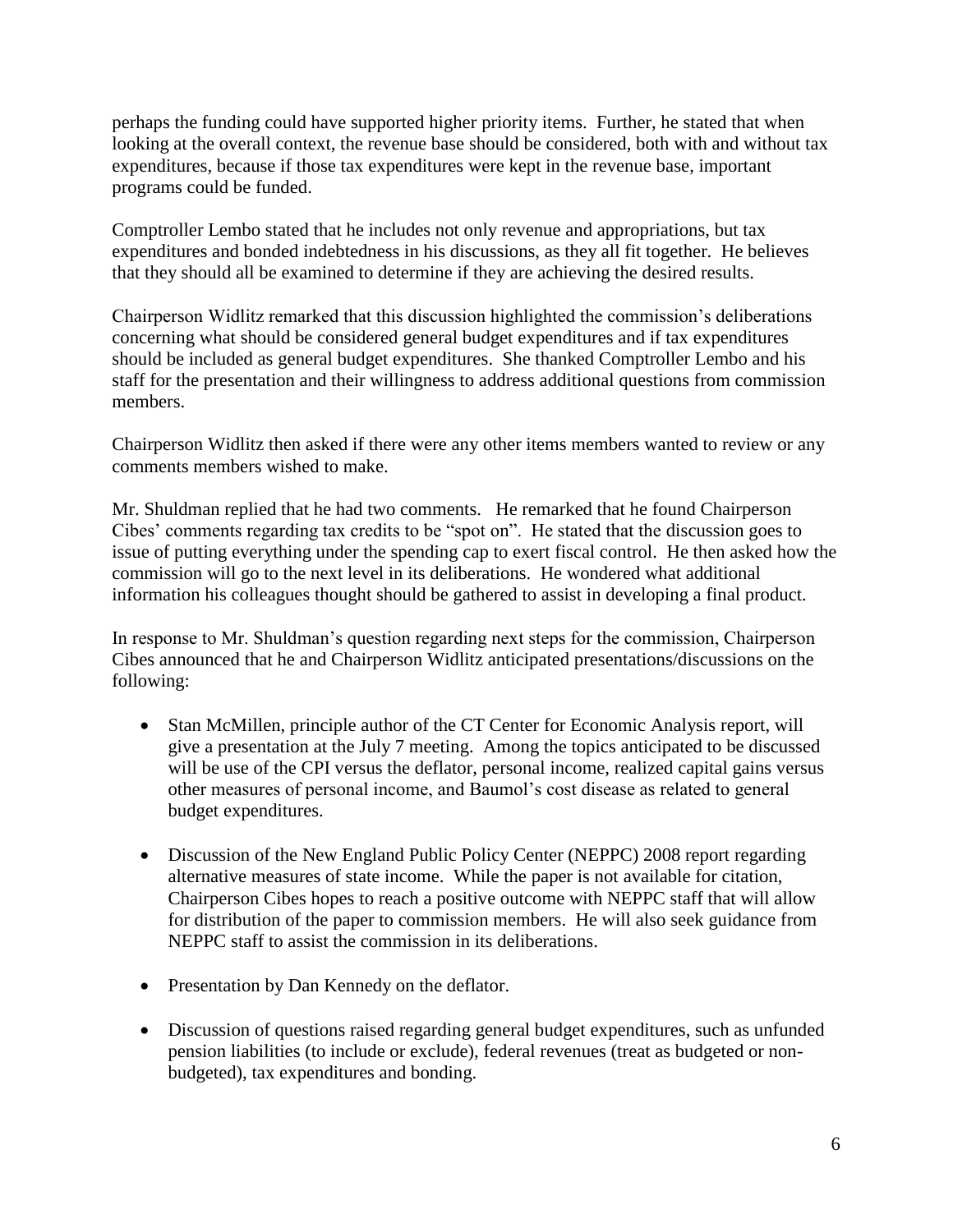Chairperson Cibes remarked that the commission is drilling down to a greater depth in looking at issues than did the spending cap negotiators in 1991. He believes it is important to drill down into these issues to address the concerns laid out in the commission's charge. He noted that an overarching question he believes should be discussed is the voting threshold – should a minority (40%, plus 1) of legislators have the ability to prevent the majority of legislators from responding to the current level of needs in the state.

Chairperson Widlitz commented that she believes the commission will be receiving presentations at least through August. She encouraged members to begin compiling their thoughts on what they think should be in or out of the spending cap. She suggested that once the commission members are ready to share and discuss their ideas, it might be helpful to ask a facilitator to lead them through the sorting process. Chairperson Widlitz concurred with Chairperson Cibes' remarks regarding the amount of research and analysis the commission has undertaken in order to produce valuable recommendations to the legislature.

Ms. Shemitz requested that the issue of rebasing be added to the list of topics to be discussed, especially as it relates to actual versus allowable spending in the prior year.

Richard Porth discussed the potential for the state to invest in towns by providing more aid to municipalities to combat an over-reliance on the property tax, and the implications that would have on the spending cap. He suggested that issue be added to the discussion.

Chairperson Cibes suggested that infrastructure and educational equity be added to the list. He also remarked that the definition of a distressed municipality be considered.

Mr. Shuldman expressed concern about the commission getting into public policy issues like municipal aid, as he does not see such discussion being the role of the commission.

Chairperson Widlitz remarked that she did not see this particular discussion of municipal aid as defining public policy. She stated that she sees it more as an issue of addressing a potential extreme circumstance and how that would be handled within the spending cap. She agreed with Mr. Shuldman that it is not the role of the commission to micromanage policy decisions or look at line items.

Mr. Shuldman responded that he would consider some sort of statement regarding how to handle emergencies; however he reiterated that the commission should not engage in developing public policy regarding municipalities.

Chairperson Cibes stated that while he agreed with Chairperson Widlitz regarding looking into line items, aid to distressed municipalities is a matter to be considered when discussing general budget expenditures, as it is currently exempt from the definition.

Chairperson Widlitz reminded members to forward any additional questions regarding Comptroller Lembo's presentation to Susan Keane. She then drew members' attention to the joint OPM/OFA paper on revenue intercepts that was prepared in response to a request by Representative Ziobron (paper is located on the commission website).